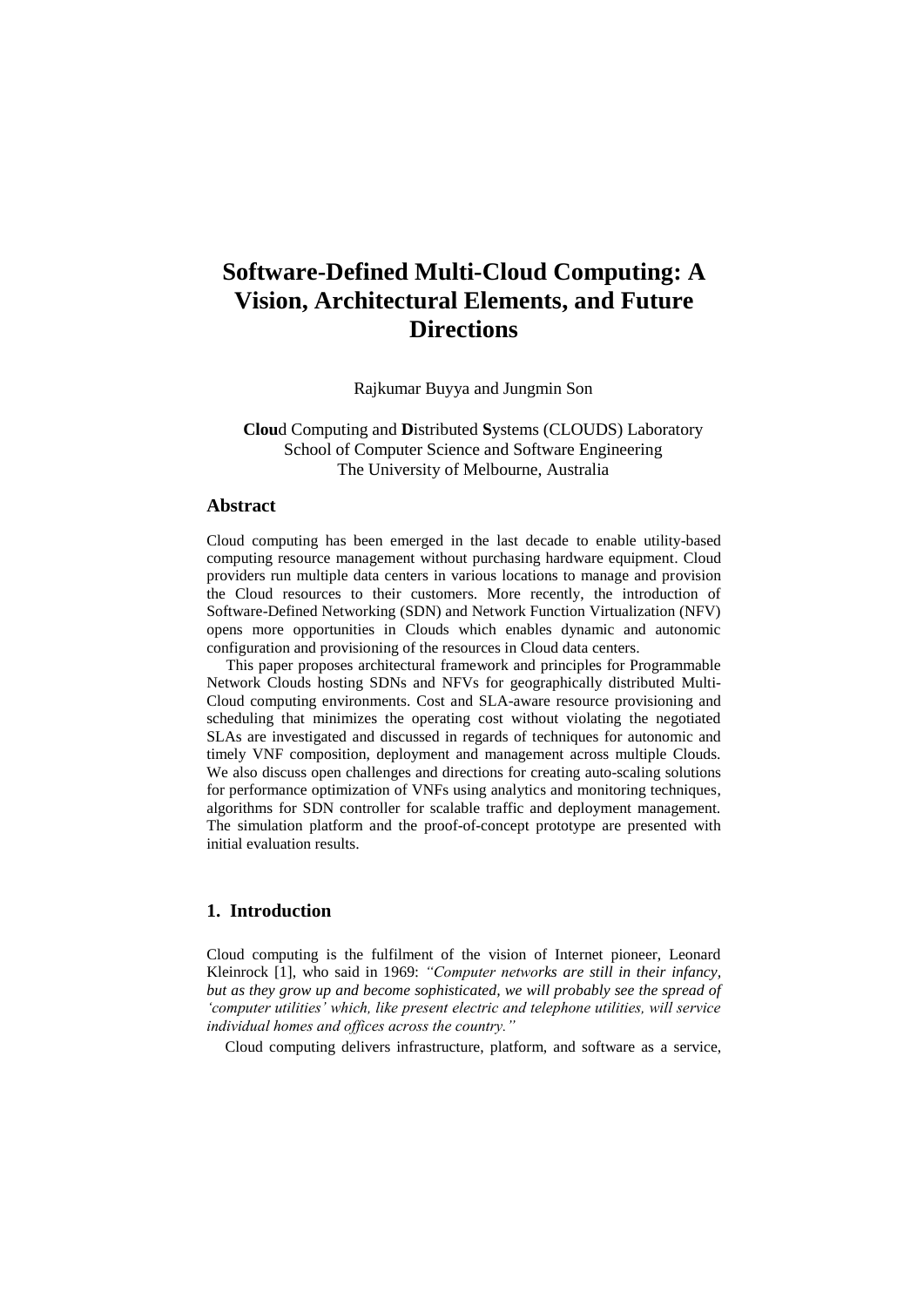which are made available to customers on demand as subscription-oriented services based on a pay-as-you-go model. This is supported by dynamic provisioning of computing resources of data centers using Virtual Machine (VM) technologies for consolidation and environment isolation purposes [\[2\].](#page-14-1) Many ICT infrastructure service providers including Amazon, Google, Microsoft, IBM, and Telstra are rapidly deploying data centers around the world to support customers worldwide. Furthermore, there is a wide array of services (e.g., standard and spot market priced VM/computing services in case of IaaS) offered by each provider for each model, and each service can be configured with different parameters.

Furthermore, the emerging IoT (Internet-of-Things) paradigm is enabling the creation of intelligent environments supporting applications such as smart cities, smart transportations, and self-driving vehicles. They demand services that are delivered with low latency to meet their QoS (Quality-of-Service) requirements. This triggers the need for distributed Clouds, which are placed near edge-oriented IoT applications.

#### **1.1 The Programmable Network Cloud: Challenges and Requirements**

Offering a variety of services creates a challenge for service providers to enforce committed Service Level Agreements (SLAs), which are made up of QoS expectations of users, rewards, and penalties in case it is not achieved. Since SLA establishment is legally required for compliance and has potential impact on revenue, meeting these SLAs is a primary concern of service providers. One elementary approach to guarantee SLA compliance is provisioning of resources for peak requirements of a given service. This approach is not economically viable, i.e., overprovisioning increases the cost of running the service as these provisioned resources are often underutilized.

As data centers are made up of large numbers of servers and switches, they consume significant amounts of energy. According to the Natural Resources Defense Council, **data centers in the U.S. consumed** about 90 billion kilowatt-hours of electricity in 2013, which is roughly **twice of the electricity consumption** in New York City. The energy cost incurred by data centers in 2014 was estimated at **54 billion dollars**. It is reported that energy expense typically accounts for more than **75% of Cloud data center operating expenditure**.

Operators can utilize a new paradigm called "Programmable Network Cloud" [\[3\],](#page-14-2) which provides scalable services efficiently through a combination of Software-Defined Networking (SDN) [\[4\]](#page-14-3) and Network Functions Virtualization (NFV) [\[5\]](#page-14-4) along with integrated use of virtualized computing and storage resources. This enables efficient sharing of resources and helps in meeting SLA requirements while minimizing the operational cost.

SDN allows separation of the control and configuration of the network routes from the forwarding plane (provided by networking devices) [\[6\].](#page-14-5) This offers flexibility to the network control plane by enabling the network to be easily adapted to changes via the software called *controller*. OpenFlow [\[7\]](#page-14-6) is a de facto standard interface for SDN controllers. It allows controllers to communicate with the forwarding plane and makes dynamic changes to the network. This real-time responsiveness to traffic demand is an effective feature to deal with the dynamic nature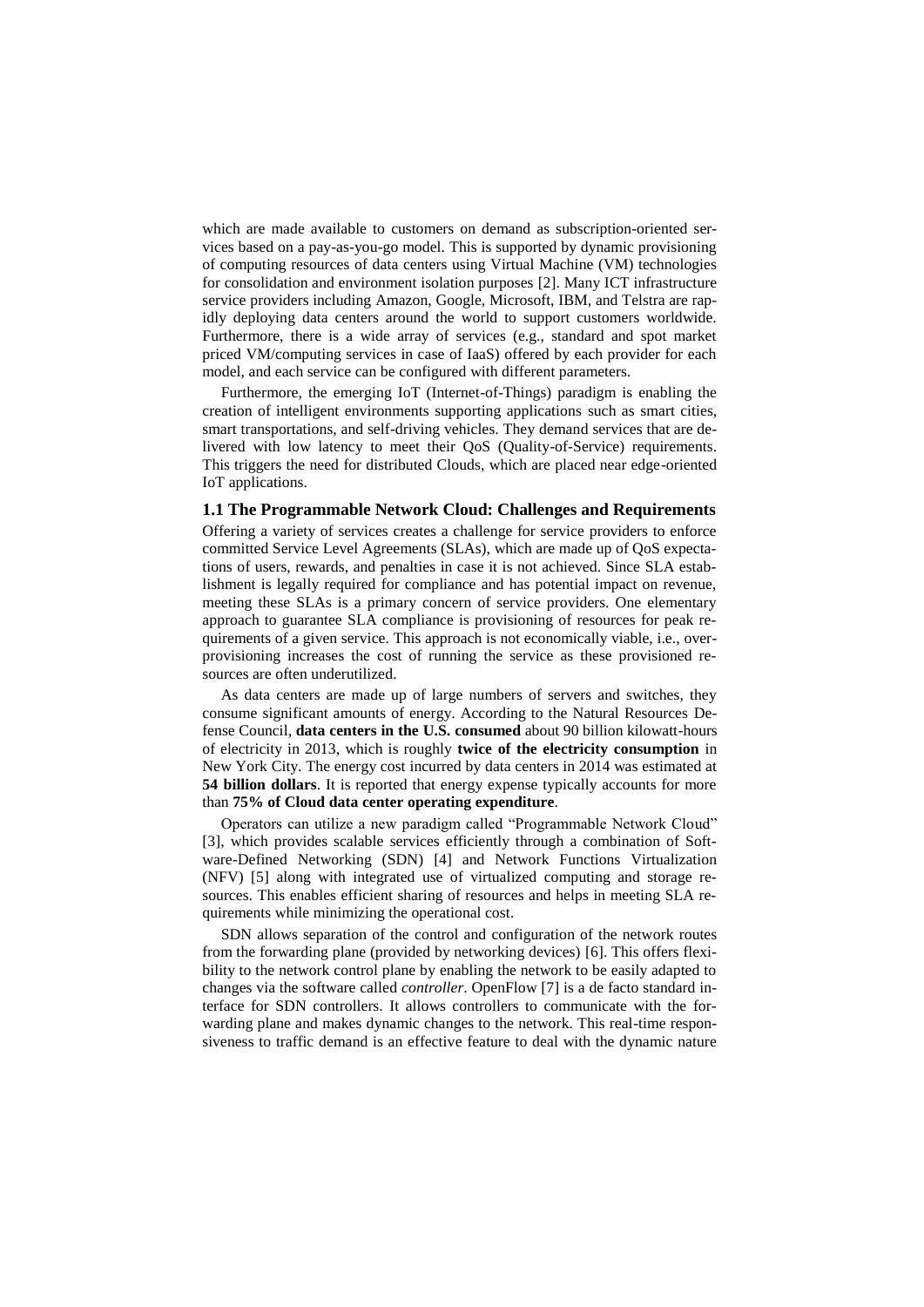of the telecom operators' networks, as huge numbers of network resources are constantly joining and leaving the network.

NFV concerns the migration of network functions, such as load balancing, network address translation, and firewalls, to the software layer to enable better interoperability of equipment and advanced network functions. While SDNs focus mostly on separating the control and forwarding planes, NFV focuses on other types of networking functions that are commonly embedded on networking devices or realized in the form of *middleboxes*, i.e., hardware appliances that implement a specific network function such as filtering unwanted or malicious traffic. The deployable elements of NFV are known as *Virtualized Network Functions (VNFs)* that are hosted in containers/virtual machines in Clouds and benefit from its elasticity.

Nevertheless, offering a variety of services in a timely manner while maximizing user experience across the world and at the same time minimizing operational costs (OpEx) creates a number of challenges in the design and realization of the Programmable Network Cloud. New services often need resources and application components that reside in different Clouds or network domains, and in this aspect, it diverges significantly from the behavior of traditional services deployed in traditional siloed data centers. The current centralized data centers impose a number of limitations on the way network and application services are delivered. The utilization of multiple distributed Clouds brings applications closer to the access network/devices, which will enable substantially lower latencies [\[3\].](#page-14-2) This is not a trivial task as multiple data centers with different platforms need to be managed simultaneously, with efficient approaches for resources provisioning, service placement, and distribution of the workload.

SDN and NFV can serve as building blocks for achieving traffic consolidation thus saving cost while also supporting QoS at network level in Cloud data centers [\[3\].](#page-14-2) However, this requires joint host-network consolidation optimization techniques that not only minimize the energy cost by consolidating network traffic and VMs onto the least number of links and hosts, but also avoid negative impacts on user experience.

In addition, the ability to allocate resources elastically is one of the major advantages of a Programmable Network Cloud that can significantly reduce OpEx. Although by leveraging the Cloud, network operators can scale resources up or down according to changes in demand, the key question is when auto-scaling should be triggered and how much capacity shall be added or removed. With millions of nodes operating in the network, manual management of elasticity is not feasible. Hence, there should be an automated approach in place that utilizes Big Data analytics along with efficient monitoring to detect/predict anomalies in service performance and act accordingly.

Moreover, provisioning of new resources and services taking months or even weeks to be performed is not acceptable in the current competitive markets. Therefore, a Cloud agnostic deployment configuration management (DevOps) solution that automates the deployment of VNFs and applications across multiple data centers running different platforms is of extreme importance.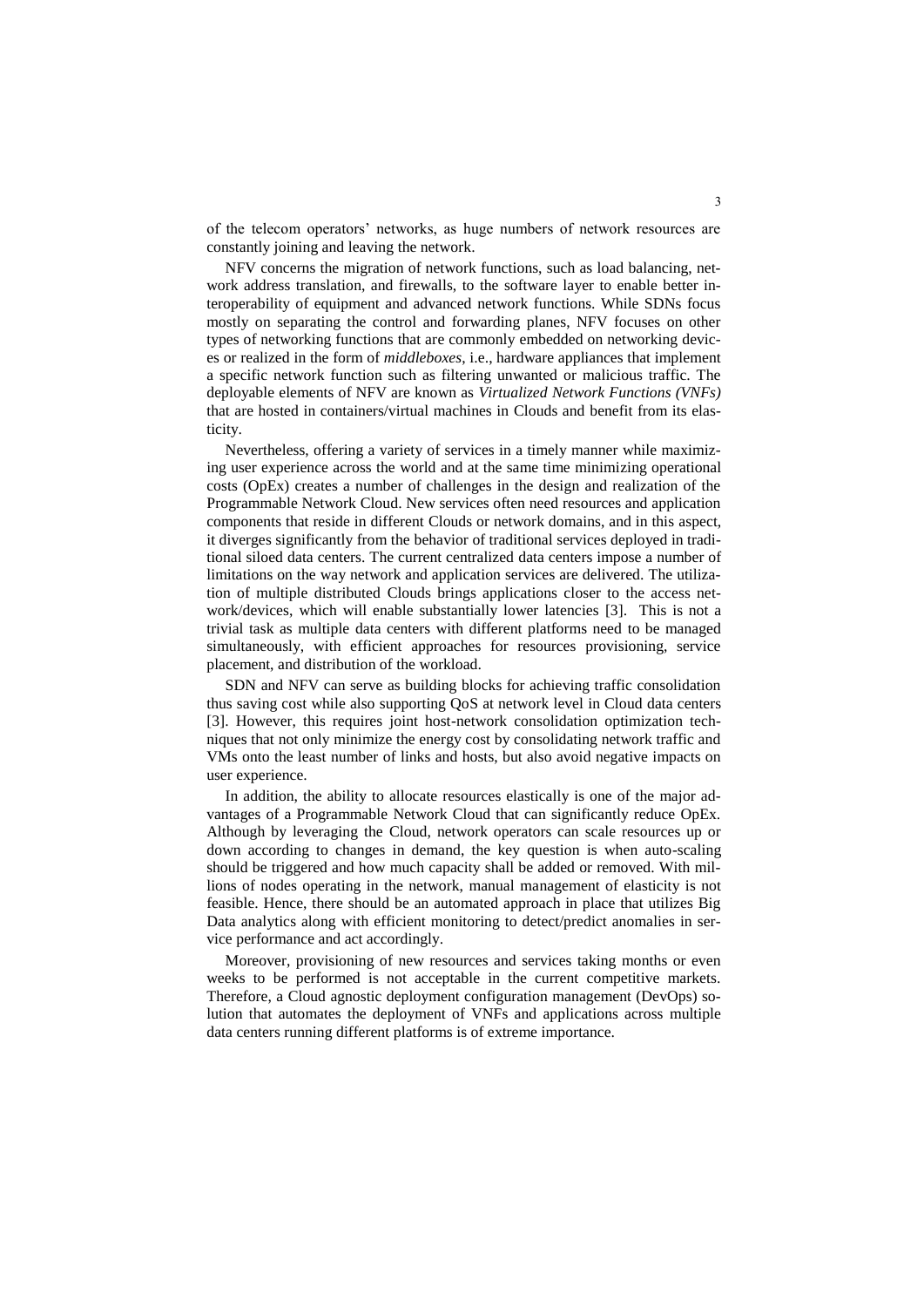Without SDNs, dynamic and quick reaction in response to variation in application condition while maintaining service quality cannot be achieved at the network level. It continues to be challenging, as existing SDN controllers are still rudimentary and they need scalable and automated algorithms for achieving integration of such features to enable performance-driven management. SDN and NFV technologies do not, by themselves, solve any of the problems related to QoS nor represent an improvement over traditional networks if the controller is not properly instrumented. Therefore, new algorithms and techniques need to be developed and incorporated in the controller to realize the benefits of the Programmable Network Cloud.

The main objective of this paper is to explore *the above-mentioned challenges by going beyond traditional Cloud services and proposing solutions* for autoscaling, cross-cloud cost and SLA-aware VNF/VM provisioning and consolidation, scalable SDN-controller traffic management, Cloud agnostic deployment configuration management techniques, use of open source initiatives, and Data Analyticsenabled VNF performance tuning in multi-cloud computing environments.

## **1.2 Research Methodology**

A methodology for solving the problem of cost-efficient and SLA-aware management of geographically distributed Cloud data centers where network functions and applications can be instantly deployed and managed to meet acceptable service levels of customers world-wide is as follows:

- Define an architectural framework and principles for cost-efficient and SLA-aware management of future network resources and applications distributed across multiple Cloud data centers.
- Propose new algorithms for cost-efficient and SLA-aware management of resources by joint host and network optimization.
- Create new data analytics techniques for auto-scaling, performance tuning, and failure recovering of network services.
- Propose techniques for autonomic VNF (Virtualized Network Function) and application deployment and their management across multiple Clouds to accelerate new service deployment processes.
- Propose new algorithms for autonomic VNF composition and management aiming at enabling efficient execution of applications by increasing the efficiency in the utilization of the data center network. This includes techniques for placement and consolidation of VNF compositions.
- Develop new algorithms and optimization techniques for SDN controllers for traffic and deployment management to decrease cost of data centers while honoring Service-Level Agreements.
- Design and develop a proof-of-concept software platform incorporating the above techniques and demonstrate their effectiveness through a series of applications.

 The rest of this paper is organized as follows: First, a brief survey on the existing literature in SDN usage in Clouds is presented. Next, we propose a system ar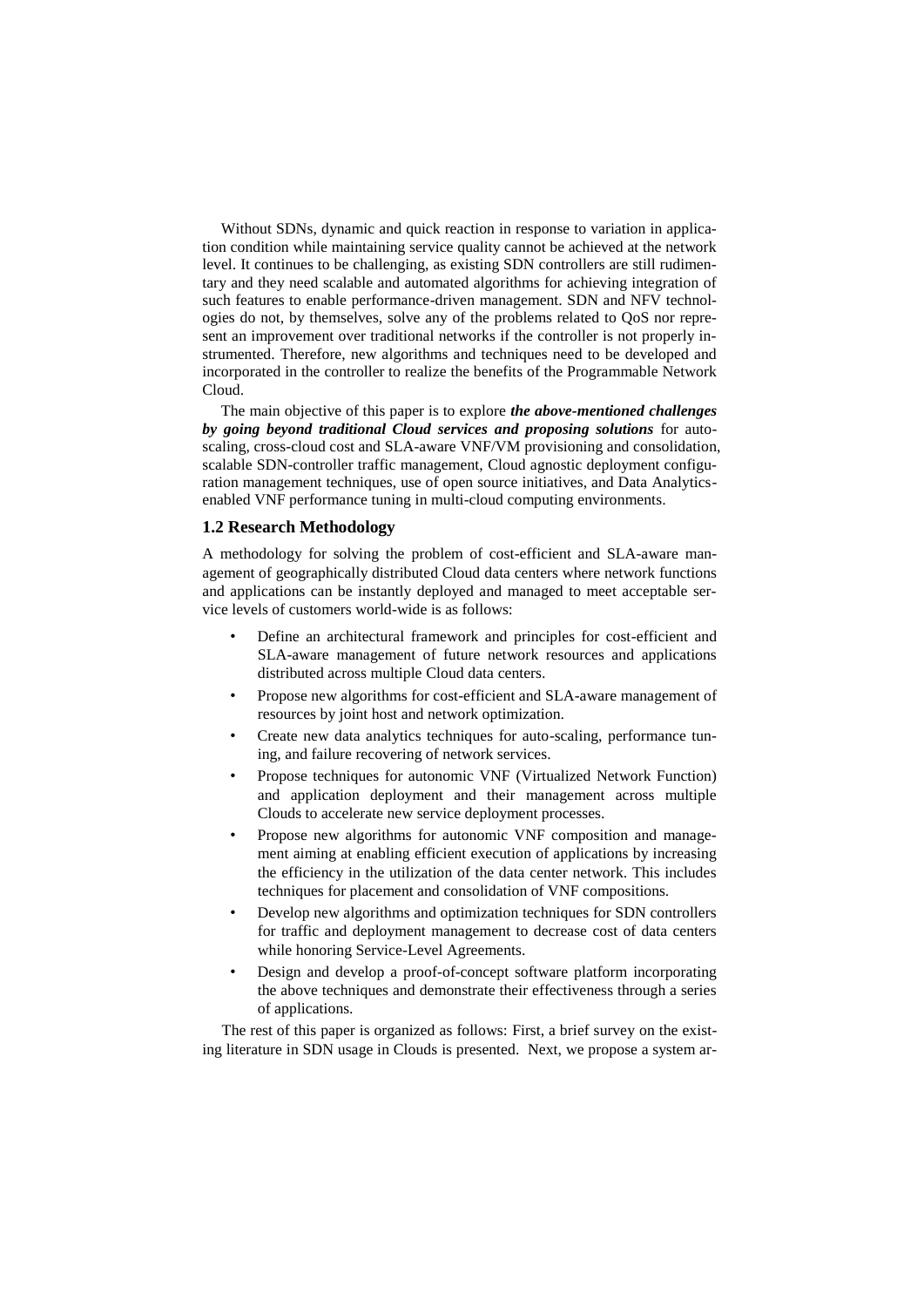chitecture of Software-Defined Multi-Cloud platform and explain its elements in detail, followed by the simulation framework implementation and some preliminary experiments and results to show the potential effectiveness of the proposed approach. Finally, the paper concludes with discussion on future directions.

## **2. State-of-the-art in SDN usage in Clouds**

Although recent research has addressed the application of SDN concepts in Clouds [\[9\]](#page-14-7)[\[10\]](#page-14-8)[\[29\]](#page-15-0)[\[33\],](#page-15-1) little attention has been given on how to enable network performance allocation to different customers with diverse priorities beyond best effort. Therefore, the user segmentation and bandwidth allocation proposed in this paper make novel contributions for the topic of Cloud networking.

On the topic of energy efficiency, existing works [\[11\]](#page-14-9)[\[12\]](#page-15-2)[\[13\]](#page-15-3) focus mainly on improving energy efficiency of servers. Only a few recent works started to look at the problem of energy efficient Cloud networking [\[8\].](#page-14-10) As the available works are in early stage, they make too many assumptions that do not hold in real data centers.

Regarding NFV, previous research [\[14\]](#page-15-4)[\[15\]](#page-15-5)[\[16\]](#page-15-6)[\[17\]](#page-15-7) investigated the problem of middlebox virtualization. Some works proposed migration of middleboxes functionalities to the Cloud, whereas others focused on enabling virtual middleboxes by using SDNs. These approaches do not target energy efficiency of the infrastructure, but rather best effort while moving the functionalities from hardware appliances to Cloud virtual machines.

Virtualization technology enables energy-efficiency via workload or computing server consolidation [\[11\]](#page-14-9)[\[13\].](#page-15-3) The next research step in this direction concerns algorithms that jointly manage consolidation of VMs and network traffics to the minimum subset of hosts and network resources.

Furthermore, many energy-efficient resource allocation solutions proposed for various computing systems [\[18\]](#page-15-8)[\[19\]](#page-15-9)[\[20\]](#page-15-10) cannot be implemented for Software-Defined Clouds. This is because they do not explicitly consider the impact of their solution on SLA requirements of different classes of users with diverse priorities. Hence, they do not emphasize SLA and energy-aware resource management mechanisms and policies exploiting VM and network resource allocation for Cloud services offered in different QoS.

## **3. System Architecture**

Figure 1 shows the high-level unified architecture that accelerates and simplifies the deployment of network functions along with other applications in distributed Cloud data centers. The architecture leverages the state-of-the-art technologies and paradigms to deliver reliable and scalable network functions while minimizing the operational cost of data centers and meeting QoS requirements of users. In the fol-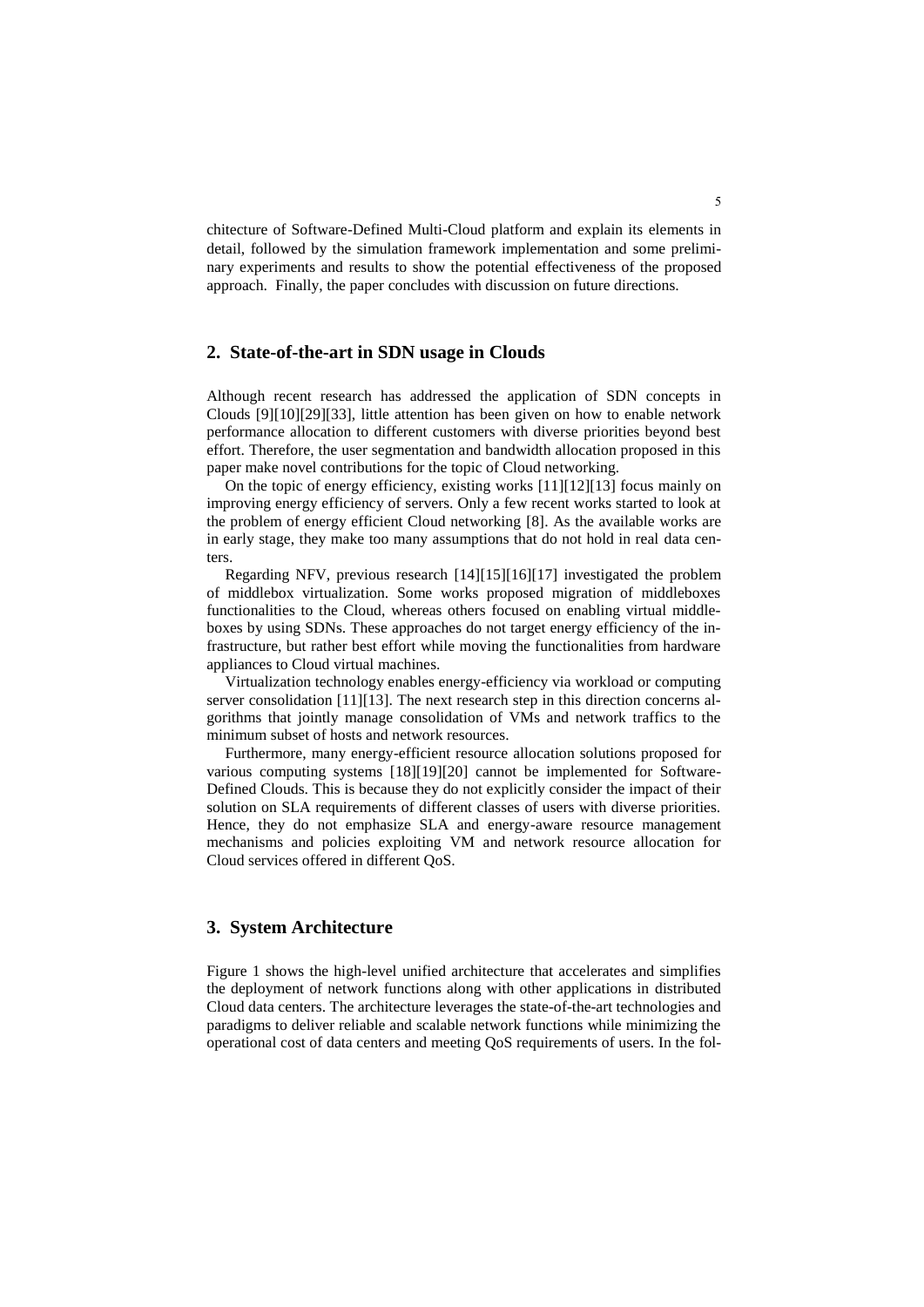

lowing sections, we present components of the framework, their related research problems, and potential solutions.

Figure 1: System Architecture for Distributed Cloud Data Centers with NFV.

The framework is designed in such a way that it enables network service placement across multiple platforms in distributed Multi-Cloud environments. It allows deployment and migration of VNFs and user applications across Cloud platforms. This is best achieved by the following principles:

- Use of open Cloud standards and execution environments such as OpenDaylight, OpenFlow, OpenStack, Open Virtualization Format (OVF), and Open Container Format (OCF).
- Use of abstractions and virtualization techniques that allow seamless deployment and migration of services across multiple platforms.
- Utilization of Cloud characteristics of elasticity and auto-scaling to adapt the platform to changes in demand.
- Use of automation techniques and tools including DevOps to accelerate new service deployments.
- Use of open APIs formats for service exposures and discovery to enable 3<sup>rd</sup> party innovations.

As noted in Figure 1, the input of the system consists of *static* and *dynamic requests*. *Static requests* are issued by the System Manager and consist of instructions for provisioning and configuration of VMs/containers and VNFs. Once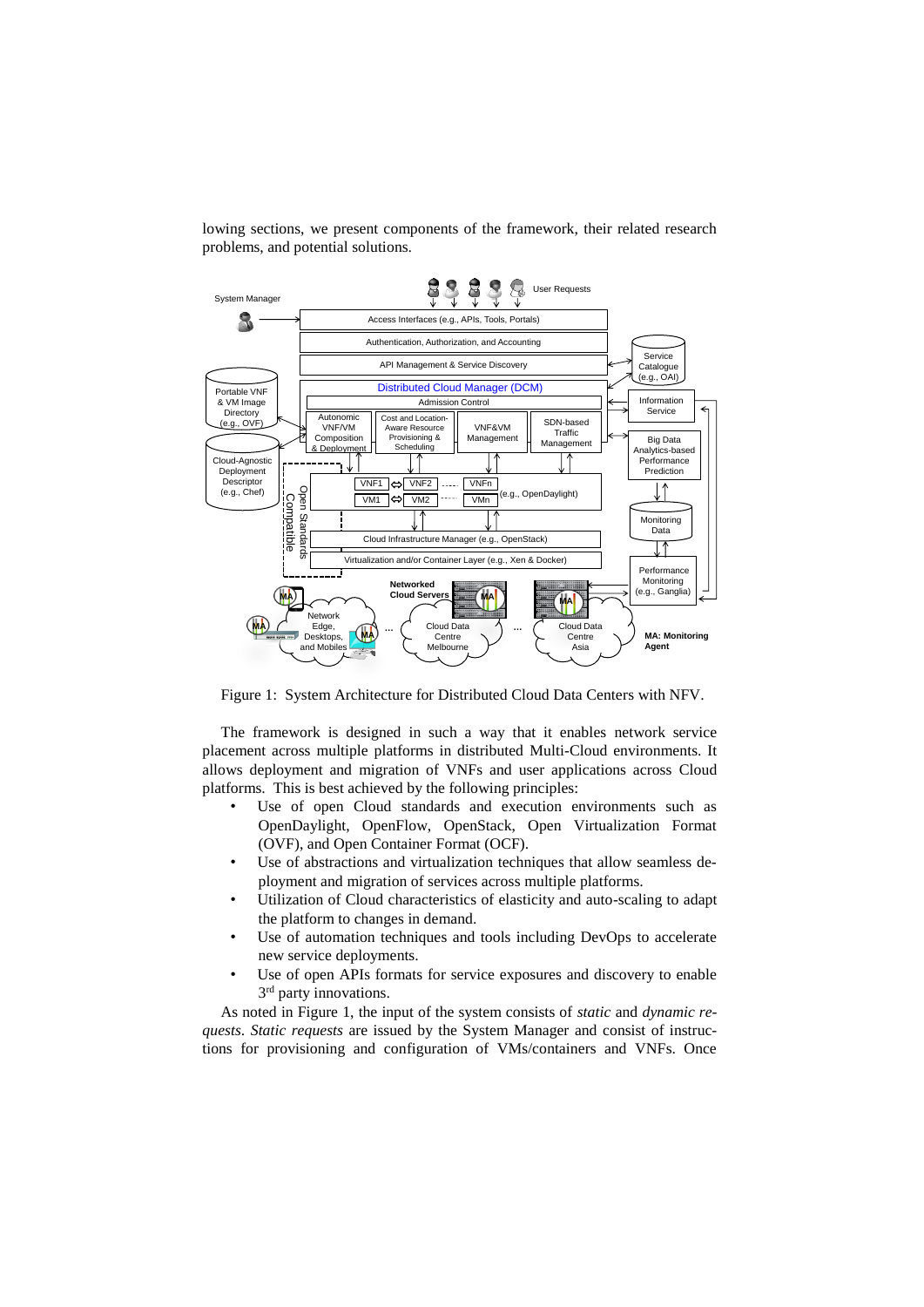VMs/containers that host applications and VNFs that host network operations are placed and the network configuration is completed, the system is ready to receive *dynamic requests* that are issued by end users.

The **Distributed Cloud Manager (DCM)** is the core component of the architecture and consists of a set of subcomponents with specialized functions. The *Cost and Location-aware Resource Provisioning and Scheduling* component uses monitoring data as input and aims at improving efficiency of the data center while minimizing SLA violations via efficient VM/container and traffic placement and consolidation across multiple Clouds. The architecture further minimizes SLA violations and (energy) cost by dynamically finding the shortest path for each network flow via the *SDN-based Traffic Management* component. *Monitoring Data* is collected regarding the servers' utilization and service performance. Such information is obtained by *Monitoring Agents (MA)* stored in a database that is available to DCM components through the *Information Service* component. To ensure the highest level of SLA satisfaction, DCM utilizes the *Autonomic VNF&VM Management* component that is responsible for auto-scaling and failure recovery. Timely scaling and recovery is made possible with the help of the *Performance Prediction* component that consumes historical data (collected using benchmarking of VNFs deployed on various VM types) and predicts performance anomalies. Finally, the *Autonomic Composition, Configuration and Deployment Management* component is responsible to store the deployment information and simplify the deployment of VNFs using preconfigured images.

## **4. Architectural Elements, Challenges, and Directions**

In this section, we discuss various key elements identified in system architecture along with challenges and issues involved in their realization.

#### **4.1 API Management and Service Discovery**

A key issue with the way services provided over the Web are consumed is the method of access. No assumption can be made these days about the nature of access devices or services that utilize them. Indeed, one cannot even assume that a service is being consumed by humans as Web services can be made up of many disparate simpler services. Such microservices promote reuse and isolation, resulting in higher tolerance to failures.

The *Service Catalogue* component serves as a directory/registry maintaining information related to the available services and their access methods. It can be accessed by users and other services/brokers to discover them. The *API Management and Service Discovery* component uses information from the Catalogue to determine which particular services are required for each incoming request, and to keep track of the health of the corresponding microservices. New algorithms can be developed to enable composition of the complex services and workflow execution required to perform the activities of other components of the architecture.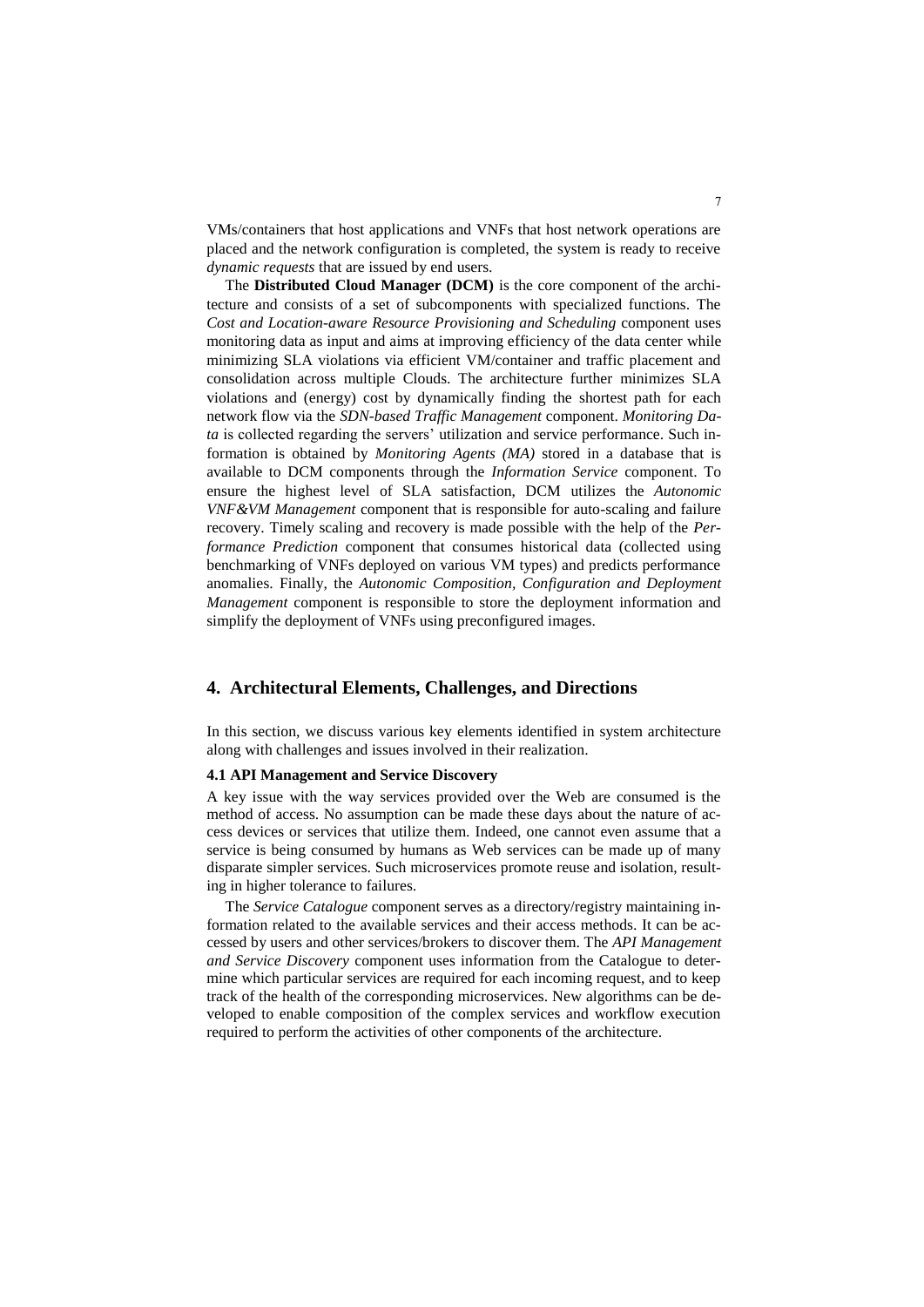## **4.2 Admission Control**

Given that Cloud infrastructure is composed of a finite amount of physical resources, it is unrealistic to assume that there is an infinite amount of computing and network power available for processing an arbitrary number of requests. Thus, if the number of incoming requests exceeds the infrastructure capacity, requests will experience delays and poor OoS, resulting in violation of SLAs. Thus, the key research challenge to prevent QoS degradation is *SLA-Aware Admission Control* algorithms.

 Because providers are subject to penalties for SLA violations, it is necessary to evaluate which requests should be accepted and which ones should be rejected. To enable a rational decision and **to increase provider revenue, the decision should be based on user segmentation**. In this case, requests belong to users with different service levels, and requests from higher levels have priority over the lower level ones for admission purposes. Regardless the service level, it is important to avoid starvation, a problem where requests from lower levels are never accepted, as this leads to abandonment of the service by customers.

#### **4.3 Cost and Location-Aware Resource Provisioning and Scheduling**

The existing centralized Cloud deployments limit the way certain network services can be delivered. In order to offer satisfactory Quality of Experience (QoE), providers require resources that reside in Cloud data centers distributed across different geographical locations. The load on each individual Cloud can vary with time, sometimes in unexpected ways. This necessitates a solution that manages multiple resource pools with different platforms that can exploit elasticity and auto-scaling properties of Clouds and at the same time is equipped with optimization algorithms that both maximize the QoE of users and minimize the operational cost.

Over-provisioning of resources (e.g., CPU and memory) is one of the major causes of cost escalation although the average utilization of servers is reported to be between 10-30% for large data centers [\[21\].](#page-15-11) Hence, to improve the server cost efficiency, VM/container placement, consolidation, and migration techniques play an important role. Likewise, provisioning of network capacity for the peak demand leads to bandwidth wastage. With the emergence of SDN, it is possible to investigate approaches to dynamically manage bandwidth per flow and thus consolidate network traffic. However, poor traffic and VM/container consolidation can have a negative effect on the quality of service (QoS) that clients receive from the system and it can impact the system profitability. Therefore, optimization algorithms are required that can minimize cost via consolidation while still meeting QoS requirements.

The Host-Network resource provisioning problem is a variant of the multicommodity flow problem and can be solved by linear programming solvers. As they have high computational complexity, online greedy bin-packing algorithms or heuristics can be used to substitute the optimal solution. They not only find the minimum subset of hosts and network resources that can support a given workload, but also dynamically identify resources that satisfy SLA requirements of users such as latency by considering users locations. For efficient overbooking and VM/container and flow consolidation, workload correlation analysis and predic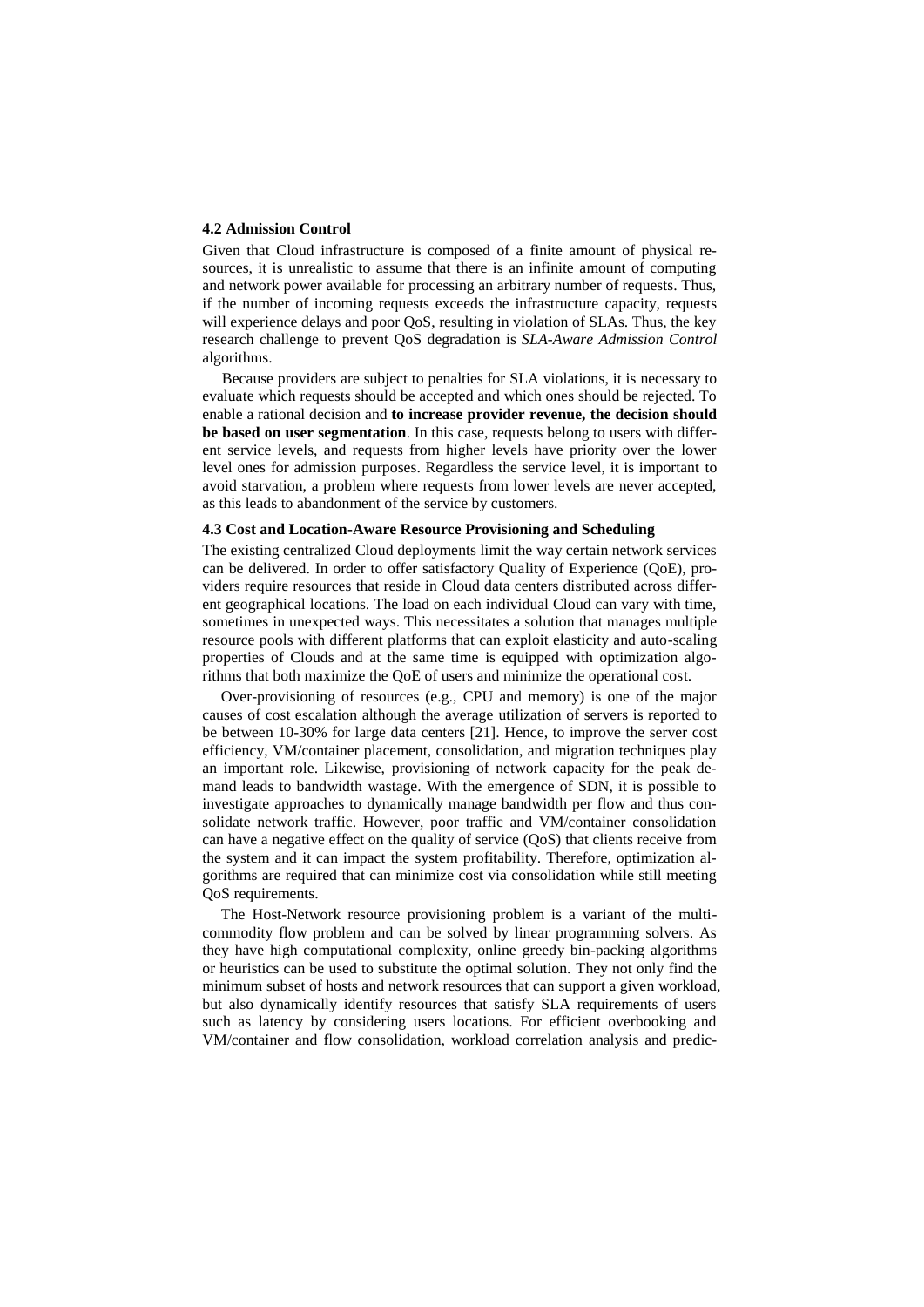tion methods can be utilized [\[22\].](#page-15-12)

To address the above issues, *cost-efficient joint VM/container and VNF provisioning* needs to be investigated in the context of this framework component. Furthermore, the problem of *resource and workload placement* needs to be addressed in the context of SDN in Clouds, as it has not been explored so far in the literature, resulting in a lack of solutions that can handle the scale of distributed Cloud infrastructure while meeting SLA demands of applications**. Therefore, it is worth to investigate optimization techniques that simultaneously optimize the VM/Container placement and traffic consolidation to jointly maximize SLA satisfaction and minimize the cost (including energy)**.

Furthermore, client requests directed to the applications deployed on the platform need to be scheduled in a timely manner so that the expected QoS of the application is achieved. The application may contain several VNFs that are subject to different load levels. Thus, it is important that the request is scheduled to a VNF (or VNF path) that can complete its execution within the agreed service level. Considering the importance of the scheduler component for the success of the framework, it is crucial to consider the following three key elements:

The first element is an *analytical model* for SDN-enabled Cloud data centers that combines *network-aware scheduling* and *load balancing*. It is capable of capturing SDN principles and at the same time sufficiently flexible to handle priorities defined for each flow. The analytical modelling of SDN has not been investigated deeply and it is attempted only in a few research works in the literature [\[21\]](#page-15-11)[\[23\].](#page-15-13) These proposed models generally cannot be extended to more than one switch in the data plane and have not considered the priority of flows. Therefore, it is necessary to build a model based on priority networks [\[23\]](#page-15-13) that can deal with the aforementioned shortcomings and can efficiently be used for analysis of SDN networks and validation of results from experiments conducted via simulation.

The second element, *network-aware scheduling and load balancing* in distributed Clouds, serves users with different priorities. The main objective is the exploration of SDN capabilities for dynamic bandwidth management on a per flow basis for each class of users. SDN can prioritize traffic of users with higher classes by dynamically configuring queues in switches, which can be utilized by resource allocation policies. Combining this problem with the problem of capacity management including scaling, VM/VNF placement and migration makes this research topic even more challenging. Finally, in order to move towards more realistic scenarios, the original problem invested above should be extended to simultaneously consider the two objectives of **adhering to SLA constraints of different classes of users and minimizing operational cost in the data center**. This can be achieved with the utilization of the network topology and the relative distance between hosts during the formulation of the scheduling problem.

### **4.4 Autonomic Configuration, Deployment Management, and VNF Composition**

A high-level network service is usually composed of many smaller services that are well described and widely used in computer networks. Implementation of traffic policies normally requires the combination of services such as network address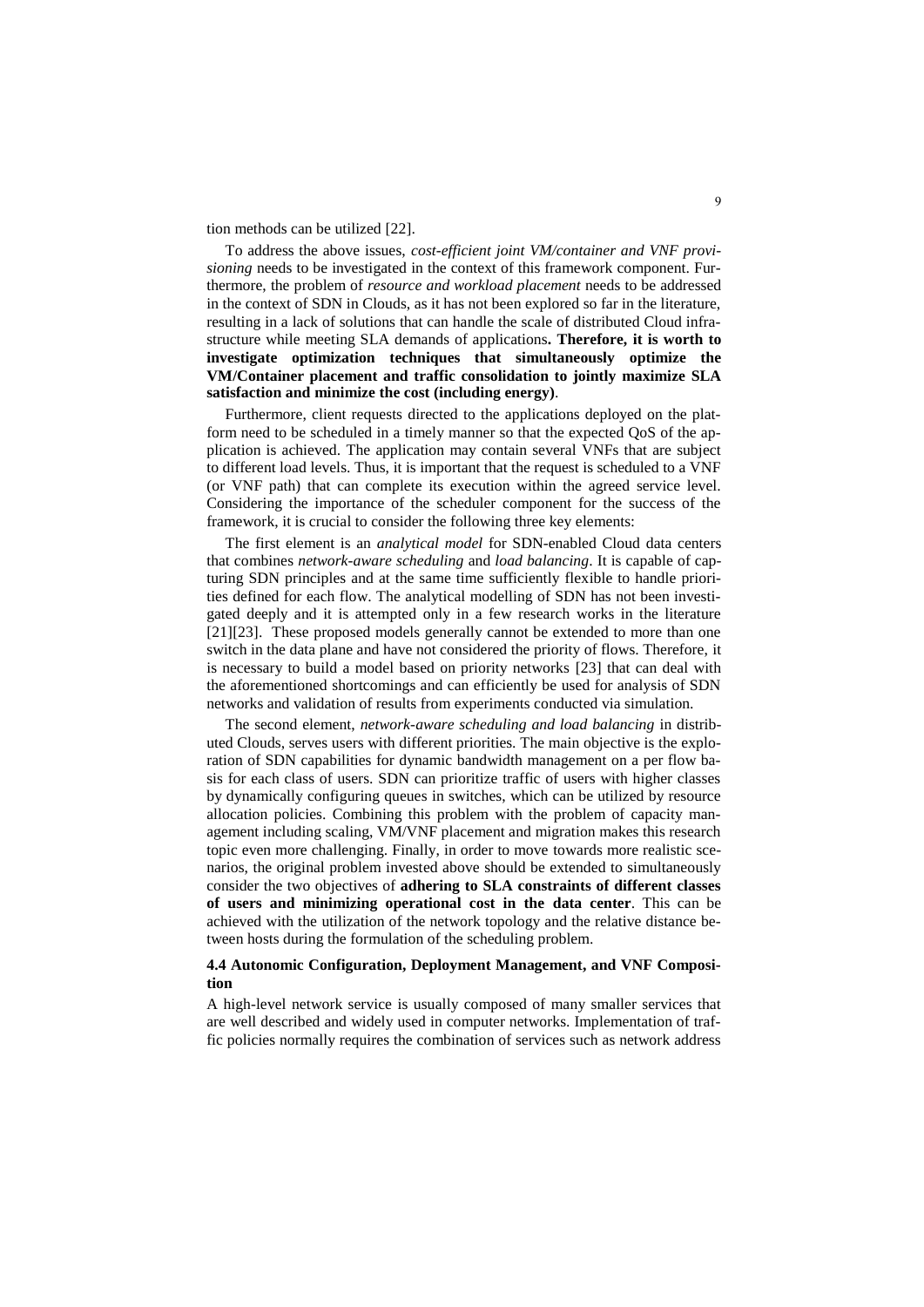translation (NAT), firewalling, load balancing, and LAN and WAN optimization. Each of these services manipulates the input network packets and modifies it to achieve its goals. These operations are usually CPU-intensive and occur for hundreds or thousands of packets per second. In current competitive markets, service rollout that takes months or even weeks is not acceptable. Hence, it is important that the service composition can be performed efficiently and automatically. It can be realized by defining VNF composition and its role for efficient execution of applications. A VNF composition is called a VNF Graph and enables advanced networking services. The automatic composition methods can adopt AI planning techniques. Also, online optimization algorithms are necessary for placement and consolidation of VNF Graphs and for scheduling and load balancing of user requests on VNF Graphs across multiple Cloud data centers. Each virtualized function may be scaled out independently to support the observed demand. **Thus, auto-scaling and elasticity capabilities can be achieved.**

Once the configuration of VNF graphs is finalized, and the decision on mapping of VM/container instances to hosts has been made, the deployment and configuration metadata has to be persisted in such a format that can later be used to accelerate the redeployment of VMs/containers and VNFs in case of a failure in a new platform. Storage of metadata also enhances reusability, as it enables functionalities similar to those provided by automation tools such as Chef [\[24\],](#page-15-14) which utilizes reusable definitions and data bags to automate deployment. Therefore, **a new approach is necessary to persist specifications of required VNFs and their configuration information**, such as scaling settings, in a format we termed as Deployment Descriptor by leveraging and extending current DevOps technologies. The format has to include instance description (e.g. name, ID, IP, status), image information, etc. This metadata is used by the Configuration Manager and DCM to manage the whole stack of VNFs even if they are deployed across multiple Clouds. One possible solution is to extend existing vendor-agnostic formats such as the Open Virtualization Format (OVF) [\[25\],](#page-15-15) which is an open specification for the packaging and distribution of virtual machine images composed of one or more VMs. OVF can be further enhanced to facilitate the automated and secure management of not only virtual machines in our system but also the VNF as a functional unit.

## **4.5 Performance Management of VMs and VNFs**

Apart from physical resources management, virtual resources also require monitoring. VMs executing user applications and VNFs providing networking support for applications are CPU-intensive and are subject to performance variation caused by a number of factors, such as overloaded underlying hosts, failure in hardware components, or bugs in their underlying operating systems. Therefore, to keep a certain level of QoS, VMs and VNFs need to be managed such that their status is constantly monitored, and when problems are detected, corrective actions need to be taken automatically to avoid malfunctions. Considering the importance of autonomic management, **auto-scaling mechanisms** can play important role for VNF Graphs. The auto-scaling mechanism consists of two components:

**Monitoring** component that keeps track of performance of the VNF Graph.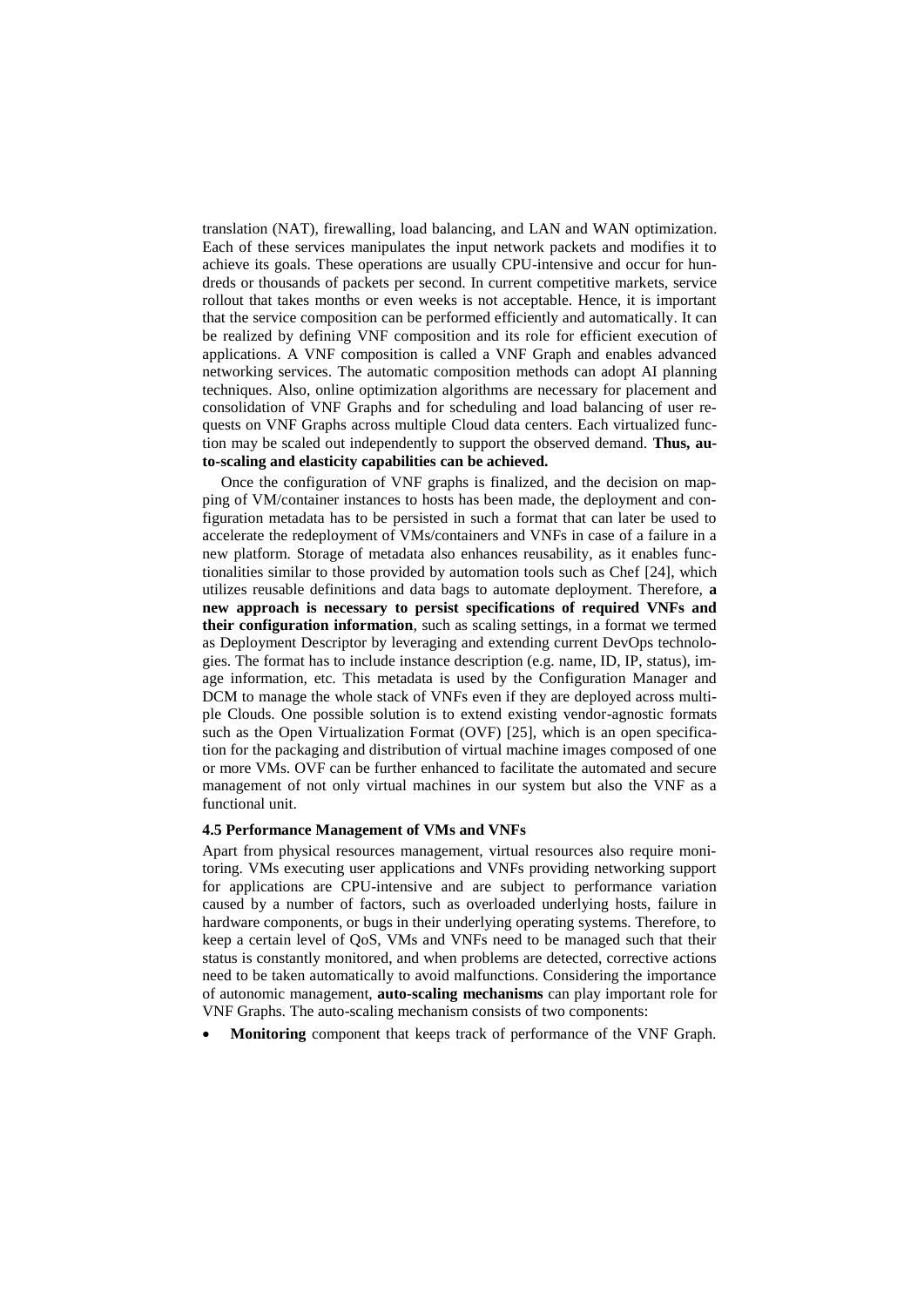Data collected by the monitoring is used to enable performance prediction.

**Profiling** component that collects information to build correlations regarding the VNF computing requirements and service time. The main challenge in this regard is the lack of benchmarking tools developed specifically for VNFs. New benchmarks can be proposed to measure performance criteria such as VNFs' throughput, time to deploy, and migration impacts on SLAs. The benchmark can help to design auto-scaling policies that maintain a certain level of QoS once any anomaly in the expected performance is detected.

## **4.6 Big Data Analytics-Based Performance Prediction for Capacity Planning and Auto-scaling**

Several functionalities of the proposed architecture rely on data analytics for proper operation. However, the data generated by the infrastructure and consumed by the proposed architecture has characteristics of volume (because there are thousands of components—from infrastructure to application level—that need to be monitored), velocity (data is being continuously generated, and needs to be processed quickly to enable timely action to incidents), and variety (data is generated in various formats). These are the characteristics of **Big Data analytics***,* which need to be handled with specialized systems and algorithms.

The collected data can be used for many purposes inside the architecture. Firstly, it can be used in new methods based on Big Data to detect performance anomalies in VMs, VNFs, and in the network as a whole, and to identify the root cause of the anomaly. This can be done after defining the set of required QoS criteria and metrics; and identifying and modelling the dependency between those criteria. This helps in improving the accuracy of the monitoring system by locating the root cause of a failure. The activity also looks into developing recovery plans related to performance issues caused by hosts and link failures. Big Data analytics frameworks such as Spark can be exploited for rapid detection of anomalies and identify root causes that assist in data center's capacity planning and auto-scaling.

## **4.7 Software-Defined Network (SDN)-based Traffic Management**

SDN is a prominent technology for data center traffic management that provides flexibility to dynamically assign a path (network capacities) to a data flow through APIs. However, knowing that the operators' networks are dynamic, computing and updating the shortest path per flow must be performed in efficient way. One possible solution is the design and optimization of vertex-oriented graph processing techniques to dynamically find the shortest paths. For this purpose, solutions can be implemented in Apache Giraph [\[26\].](#page-15-16) The dynamism and changes in the data center network can be evaluated under different topologies, and graph processing can be applied to recalculate the shortest paths in response to changes. A scalable graph partitioning and processing algorithm is also necessary to takes advantage of Cloud's elasticity. It helps in building efficient controllers that properly utilize elasticity of Cloud computing and provide forwarding rules in a timely manner. In detail, the issue can be investigated in twofold:

 **Efficient heuristics for graph partitioning** that support a vertexoriented execution model [\[27\]](#page-15-17) and suit data center network routing problems, which enables scalable and efficient computations.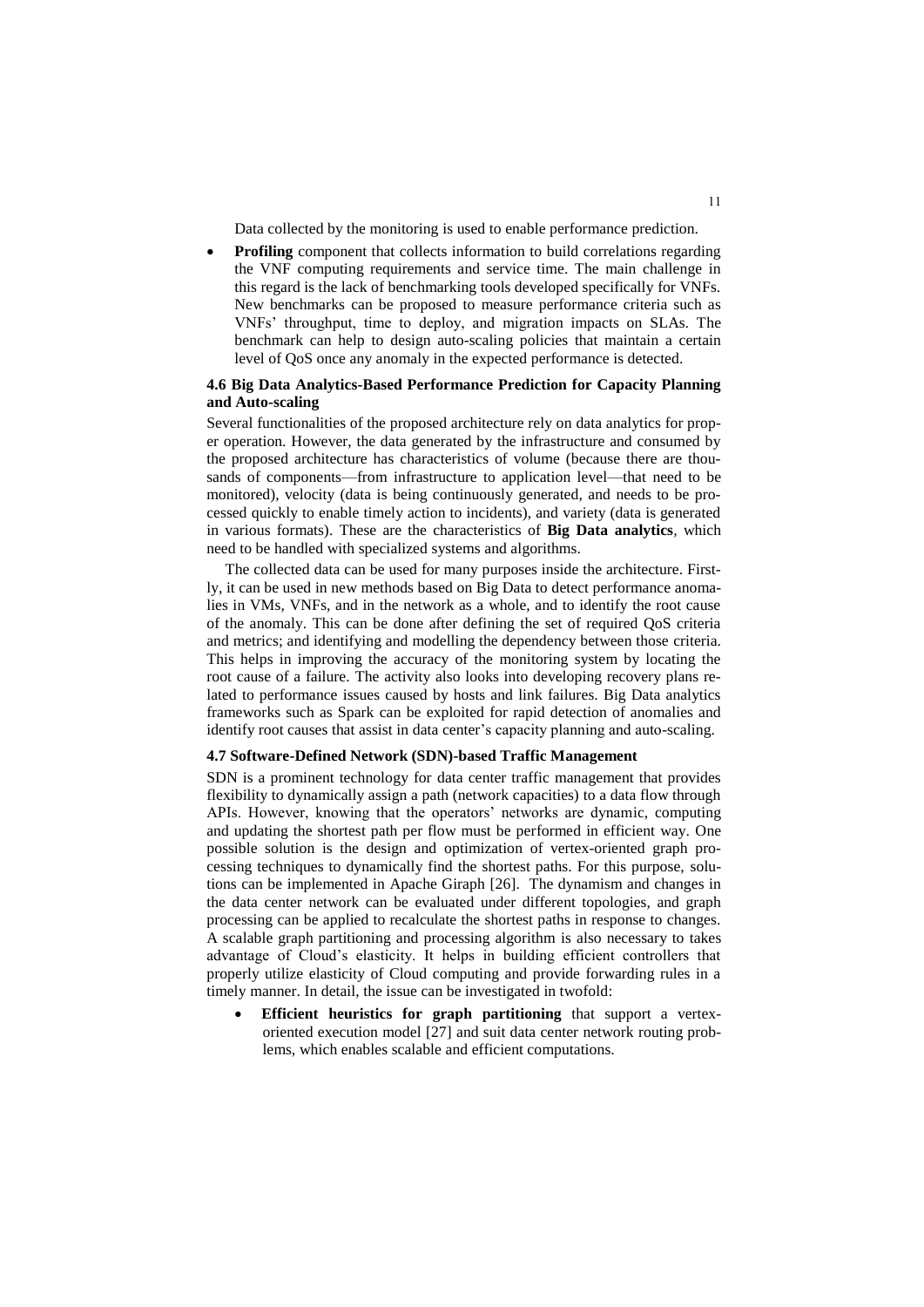**Algorithms for detection of similarities** in network conditions and configurations including topology, traffic, and priority settings (the current and previous network setting retrieved from the history) to accelerate the process of making routing decisions for current network settings.

These techniques can be incorporated into OpenFlow/OpenDaylight stacks for efficient management of network traffic.

## **4.8 Authentication, Authorization, Accounting, and System Security**

Achieving security features such as confidentiality (protecting data from one user from others), availability (make the application available to legitimate by blocking malicious users), and protection against **Distributed Denial of Service (DDoS)** attacks is crucial for any solution deployed in the Internet, and they are specialty important when the solution can be distributed along multiple Clouds. Authorization protocols such as OAuth2 [\[28\]](#page-15-18) can be used to guarantee that VNFs and VMs are seamlessly deployed across multiple Clouds if necessary.

Besides single sign in capabilities, this module also performs DDoS detection and mitigation. This is a critical feature, because in a dynamic resource provisioning scenario, increase in the number of users causes an automatic increase in resources allocated to the application. If a coordinated attack is launched against the Cloud provider, the sudden increase in traffic might be wrongly assumed to be legitimate requests and resources would be scaled up to handle them. This would result in an increase in the cost of running the application (because the provider will be charged for these extra resources) as well as waste in resources.

In this module, **automatic identification of threats** can be implemented by checking the legitimacy of requests. For this, the module needs to perform analytics on data center logs and feedback from intrusion detection systems, which leads to prevent the scaling-up of resources to respond to requests created with the intention of causing a Denial of Service or other forms of cyber-attacks. The module is also able to distinguish between authorized access and attacks, and in case of suspicion of attack, it can either decide to drop the request or avoid excessive provision of resources to it. To achieve this, techniques already in use for detection of DDoS attacks can be adapted to be able to handle the unique characteristics of Cloud systems.

# **5. Performance Evaluation - Platforms and Sample Results**

In this section, we present both the simulation and real software platforms that support a programmable network Cloud for efficient network services via SDN and NFV and show some of our preliminary experiment results.

## **5.1. Simulation Platform for SDN and NFV in Clouds**

In order to simulate NFV and SDN functionalities in Clouds, we have implemented additional modules in CloudSimSDN simulation toolkit [\[30\].](#page-15-19) CloudSimSDN has been developed based on CloudSim [\[31\]](#page-15-20) to support testing SDN functionali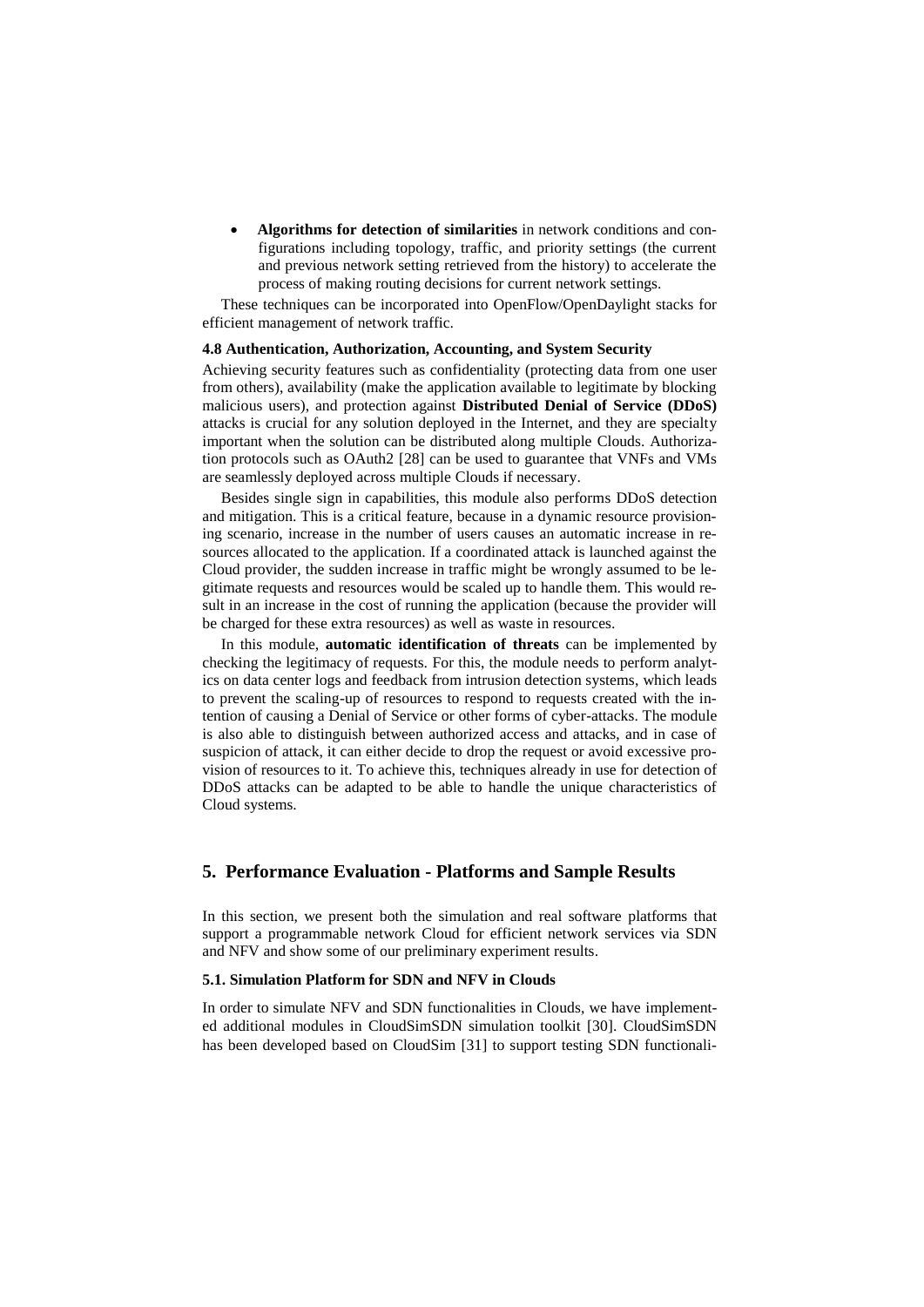ties, such as dynamic flow scheduling, bandwidth allocation, and network programmability for Cloud data centers. On top of CloudSimSDN, our extension modules for NFV support creating VNFs in a data center and composition of multiple VNFs to form a chain of network functions. It also supports altering forwarding rules in SDN switches to enforce specific packets to transfer through VNF chains using defined policies.

 As the simulation tool is developed upon CloudSimSDN, it is capable of all the features and functions provided by CloudSimSDN and CloudSim. We can measure the response time of each workload compositing of computing and networking jobs and the energy consumption for each host/switch and the entire data center. It also supports to implement different policies and algorithms for VNF placement and migration which decides a physical host to place a VNF.

#### **5.2. System Prototype**

-

We also developed a software platform named SDCon<sup>1</sup> for empirical evaluation of the proposed architecture in a small-scale testbed [\[32\].](#page-15-21) The prototype is implemented upon various open-source software such as OpenStack, OpenDaylight, and OpenVSwitch. The software integrates Cloud manageability and network provisioning into a single platform, which can be exploited for joint host-network optimization, network bandwidth allocation, dynamic traffic engineering, and VM and network placement and migration.

 The system prototype is implemented on the in-lab testbed consisting of 9 servers and 10 software switches. We utilize Raspberry-Pi low-cost embedded computers for the software switches, by plugging USB-Ethernet adapters and running OpenVSwitch software. The testbed with the deployed SDCon can easily perform the empirical experiments for SDN usage in the Cloud context.

#### **5.3 Evaluating VNF Auto-Scaling Policy in Simulation**

In previous subsection, we present the simulation framework for VNF and SDN functionalities in Clouds. Upon the implemented simulation, we undertook preliminary experiments to show the validity of the presented vision in this paper. The experiment is designed to see the effectiveness of VNF auto scaling policies in the VM network performance and energy consumption.

 We created 34 VMs and 4 VNFs in a data center with 128 hosts connected with 8-pod fat-tree network topology. All data transmissions between VMs are enforced to pass through a chain of 4 VNFs. We synthetically generate workloads for 10 minutes including compute (CPU) workload in VMs and network transmission to another VM. We measure CPU processing time, network processing time, and overall response time for each workload in two cases. For the first case, we enabled auto-scaling algorithm for VNFs, which simply adds more VNFs in the data center once the current utilization of a VNF reaches the threshold (70%). In the second case, the auto-scaling algorithm is disabled, so that the number of VNFs are never changed.

<sup>1</sup> Source code available at: https://github.com/Cloudslab/sdcon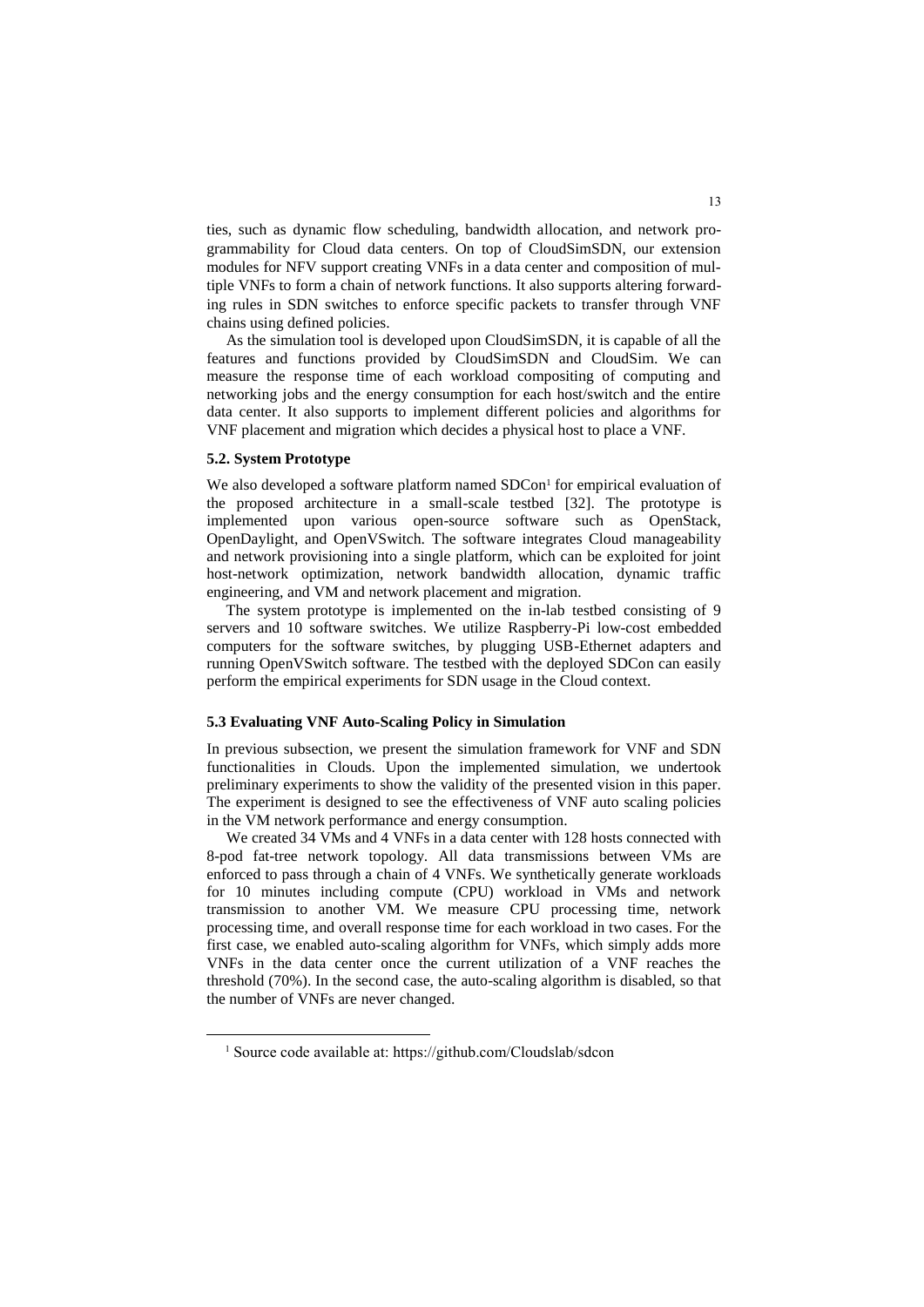Table 1 presents the total capacity of all VNFs at the end of the experiment. With the auto-scaling policy enabled, it keeps adding VMs utilized for VNFs throughout the experiment once the utilization of a VNF reaches the threshold. In the end, the auto-scaling policy added 5 more VMs in total for overloaded VNFs, whereas the number of VMs has not changed when we disabled auto-scaling policy.

|                                    | <b>Initial</b> | Auto-Scaling enabled Auto-Scaling disabled |
|------------------------------------|----------------|--------------------------------------------|
| Number of VMs<br>used for all VNFs |                |                                            |

Table 1: VNF capacity with different auto-scaling policies

 Table 2 present CPU, network, and overall processing time of 90,000 workloads sent for 10 minutes. As shown in the table, the auto-scaling policy for VNFs reduced the average network transmission time by 22.4% from 1579 msec to 1226 msec, which leads to the improvement of the overall response time by 22.2%. As the number of VMs for VNFs has been increased by auto-scaling policy, the packets processed faster with higher capacity of VNFs with the auto-scaling enabled. Although this experiment is preliminary to show the effectiveness of the simulation framework, the toolkit can be used for further NFV and SDN studies in Clouds context to evaluate various composition and migration algorithms, traffic management, and joint compute-network optimization within a single data center, or for Multi-Clouds.

| Table 2: Average CPU processing, network transmission, and response time of |  |  |  |  |  |
|-----------------------------------------------------------------------------|--|--|--|--|--|
| workloads                                                                   |  |  |  |  |  |
|                                                                             |  |  |  |  |  |

|                             | <b>VNF Auto-Scaling</b><br>enabled | <b>VNF Auto-Scaling</b><br>disabled |
|-----------------------------|------------------------------------|-------------------------------------|
| <b>CPU</b> Processing       | 27 msec                            | 27 msec                             |
| <b>Network Transmission</b> | $1226$ msec                        | $1579$ msec                         |
| Response Time               | $5018$ msec                        | 6454 msec                           |

## **6. Summary and Conclusions**

In this paper, we presented a vision, a model architecture, elements, and some preliminary experimental results of Software-Defined Multi-Cloud Computing. Many opportunities and open challenges exist in the context of NFV and SDN in Cloud computing. As we presented in this paper, joint resource provisioning and scheduling in Software-Defined Cloud computing which considers VM, VNF, storage, and network performance and capacity are one of the most challenging topic. The integration of such resources and modules with a holistic view [\[32\]](#page-15-21) is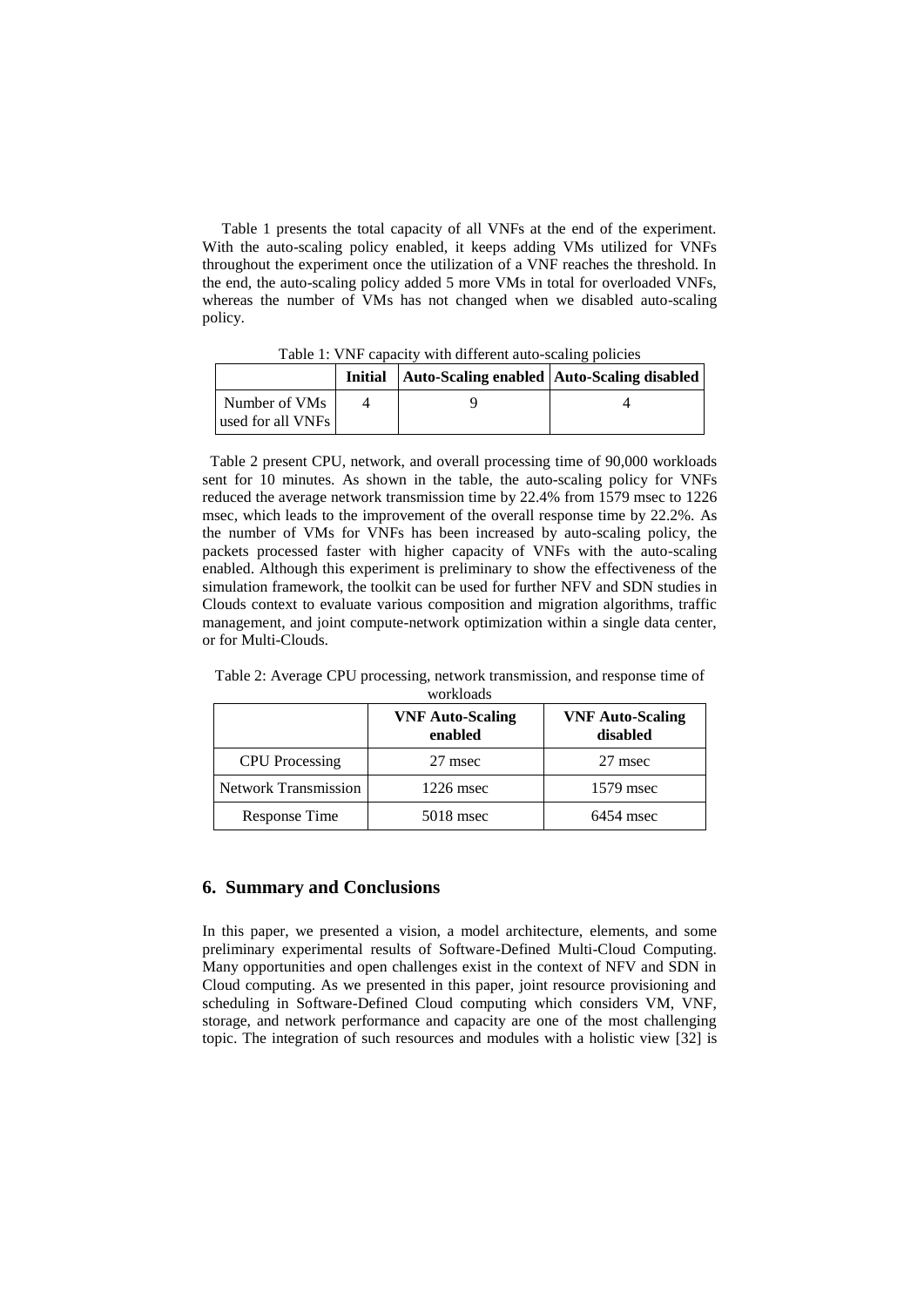necessary in the future Software-Defined data center architecture, so that all the resources can be managed in autonomically. Also, traffic engineering with scalable NFV and programmable SDN is worth to investigate in order to optimize the network performance, SLA fulfillment, and the operational cost of a data center including electricity consumption.

 The evaluation of the new architecture and its elements along with proposed or new approaches addressing their challenges can be fostered using our simulation (CloudSimSDN) and/or empirical platforms (SDCon). For a large-scale evaluation, our simulation toolkit can speed up the evaluation process with various measurements. For a practical proof-of-concept experiment, the empirical evaluation platform can be exploited to see the effectiveness of the proposed methodology in the real world. More details of the simulation and empirical platforms have been discussed in [\[32\].](#page-15-21)

**Acknowledgements:** We acknowledge Dr. Rodrigo Calheiros, Dr. Amir Vahid Dastjerdi, and Dr. Adel Nadjaran Toosi for their contributions towards various ideas presented in this paper. This work is partially supported by an Australian Research Council (ARC) funded Discovery Project.

## **References**

- <span id="page-14-0"></span>[1] L. Kleinrock. A Vision for the Internet. *ST Journal of Research*, 2(1):4-5, Nov. 2005.
- <span id="page-14-1"></span>[2] P. Barham et. al. Xen and the Art of Virtualization. In *Proc. of 19th ACM Symposium on Operating Systems Principles (SOSP 2003)*, Bolton Landing, USA, 2003.
- <span id="page-14-2"></span>[3] The programmable network cloud. Ericsson White paper. Uen 288 23-3211 Rev B | December 2015, URL: http://www.ericsson.com/res/docs/whitepapers/wp-the-programmablenetwork-cloud.pdf
- <span id="page-14-3"></span>[4] Open Network Foundation. *Software-Defined Networking: The New Norm for Networks.*  White Paper, April 2012.
- <span id="page-14-4"></span>[5] M. Chiosi et al. *Network Functions Virtualisation—Introductory White Paper*. White Paper, October 2012. URL: http://portal.etsi.org/NFV/NFV\_White\_Paper.pdf
- <span id="page-14-5"></span>[6] L. Barroso and U. Holzle. *The datacenter as a computer: An introduction to the design of warehouse-scale machines.* Synthesis lectures on computer architecture, 4(1):1–108. Morgan & Claypool, 2009.
- <span id="page-14-6"></span>[7] M. Jarschel et al. *Modeling and Performance Evaluation of an OpenFlow Architecture*, Proc. of the 23rd International Teletraffic Congress, 2011.
- <span id="page-14-10"></span>[8] K. Zheng, X. Wang, L. Li, X. Wang. *Joint Power Optimization of Data Center Network and Servers with Correlation Analysis.* Proc. of the 33rd IEEE Intl. Conf. on Computer Communications (INFOCOM'14), Toronto, Canada, April 2014.
- <span id="page-14-7"></span>[9] T. Koponen et al. *Onix: A distributed control platform for large-scale production networks.* Proc. of the 9th USENIX conference on Operating systems design and implementation (OSDI), Broomfield, USA, October 2010.
- <span id="page-14-8"></span>[10] C. Monsanto, J. Reich, N. Foster, J. Rexford, and D. Walker. *Composing Software-Defined Networks.* Proc. of the 10th USENIX Conference on Networked Systems Design and Implementation (NSDI), Lombard, USA, April 2013.
- <span id="page-14-9"></span>[11] A. Beloglazov, R. Buyya, Y. Lee, and A. Zomaya*. A Taxonomy and Survey of Energy-Efficient Data Centers and Cloud Computing Systems*. Advances in Computers, 82:47-111, Elsevier, March 2011.